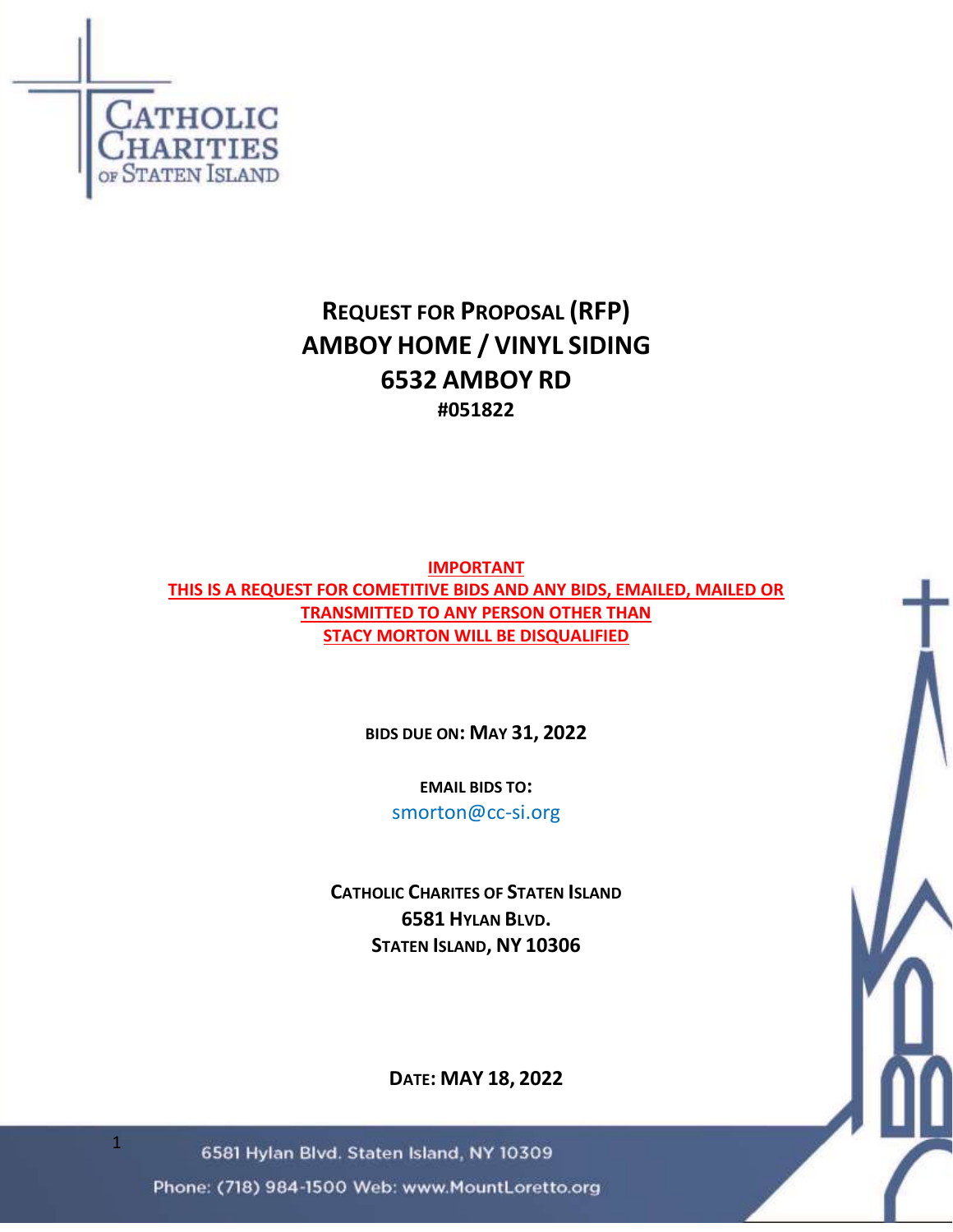

# **TABLE OF CONTENTS**

| 1.  | <b>OUR MISSION</b>                        | 3 |
|-----|-------------------------------------------|---|
| 2.  | PROPOSAL GUIDELINES                       | 3 |
| 3.  | PROJECT PURPOSE AND DESCRIPTION           | 4 |
| 4.  | PROJECT SCOPE/LOCATIONS                   | 4 |
| 5.  | REQUEST FOR PROPOSAL AND PROJECT TIMELINE | 4 |
| 6.  | <b>BIDDER QUALIFICATIONS</b>              | 5 |
| 7.  | <b>INSTRUCTIONS TO BIDDERS</b>            | 5 |
| 8.  | <b>CONTRACT AWARD</b>                     | 5 |
| 9.  | <b>INSPECTION AND TESTING</b>             | 6 |
| 10. | <b>INSURANCE REQUIREMENTS</b>             | 6 |
| 11. | <b>INDEMNIFICATION</b>                    | 6 |
| 12. | <b>ASSIGNMENT</b>                         | 6 |
| 13. | <b>TERMINATION</b>                        |   |
| 14. | <b>QUESTIONS</b>                          | 8 |
| 15. | <b>PAYMENT TERMS</b>                      | 8 |
| 16. | MBE/WBE                                   | 9 |
| 17. | <b>VENDOR REQUIREMENTS</b>                | 9 |

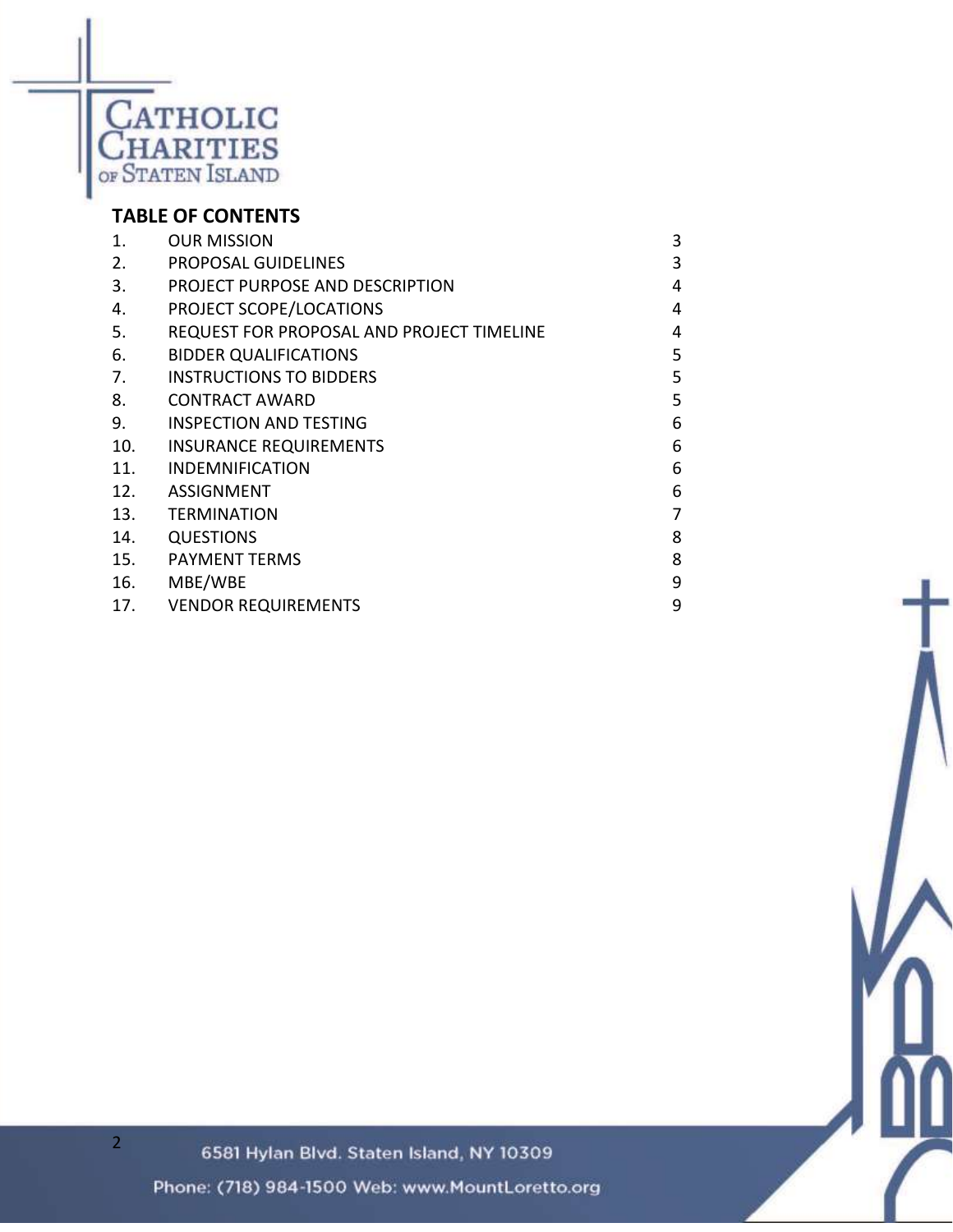

## **1. OUR MISSION**

Catholic Charities of Staten Island (CCSI) is a not-for-profit agency of the Archdiocese of New York, founded in 1871 by Father John C. Drumgoole, has always responded with services for those in need.

The Mission response continues in the tradition of Father Drumgoole and its Catholic heritage. In line with the Gospel mandate and the social mission of the Catholic Church, it seeks to promote family life, create a caring and healing community, and to allow all those it serves the realization of their God-give potential. The Mission strives in all its programs to promote the universal ideals of justice, peace, and compassion and to work in concert with other community resources.

As the population of Staten Island increases and the need for large congregate care programs serving geographically diverse populations decreases, the Mission directs its services to the residents of Staten Island.

These services include infant and pre-school day care; residential and other programs for developmentally challenged youth; social services to families in crisis to enhance relationships, build upon strengths and achieve stable healthy family lives; assistance to senior citizens to maintain relationships, function as independently as possible and contribute of their experience and wisdom in intergenerational programs, and to share its resources with parish communities.

### **2. PROPOSAL GUIDELINES**

3

This Request for Proposal represents the requirements for an open and competitive process. Proposals will be accepted until April 30, 2021. All proposals must be signed by an official agent or representative of the company submitting the proposal.

If the organization submitting a proposal must outsource or contract any work to meet the requirements contained herein, this must be clearly stated in the proposal. Additionally, all costs included in proposals must be all-inclusive to include any outsourced or contracted work. Any proposals which call for outsourcing or contracting work must include a name and description of the organizations being contracted.

All costs must be itemized to include an explanation of all fees and costs.

6581 Hylan Blvd. Staten Island, NY 10309 Phone: (718) 984-1500 Web: www.MountLoretto.org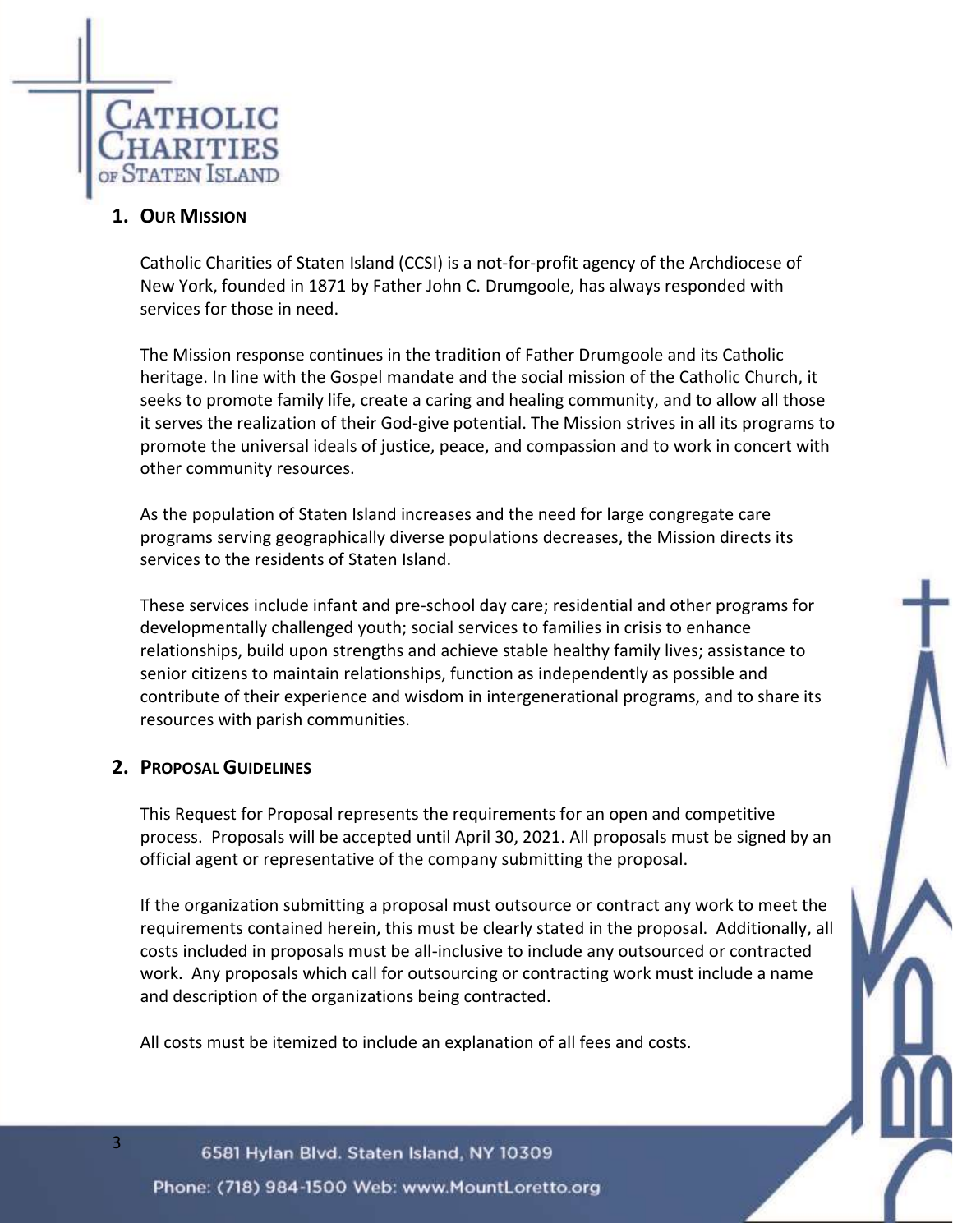

Contract terms and conditions will be negotiated upon selection of the winning bidder for this RFP. All contractual terms and conditions will be subject to review by Catholic Charities of Staten Island.

### **3. PROJECT PURPOSE AND DESCRIPTION**

### **The purpose of this project is as follows:**

• Full Home Vinyl Siding and gutters

# **4. PROJECT SCOPE: INSTALLATION OF VINYL SIDING, GUTTERS & LEADERS**

1. Siding shall be of proper gauge in accordance with manufacturer's specifications.

2. Contractor to use minimum 3/8" insulation board.

3. Nails shall be aluminum type, length and spacing of all nails must be in full accordance with siding manufacturer's installation specification. Steel or galvanized nails are not acceptable.

4. Matching continuous 1-1/8" minimum corner posts shall be used. J-channel must be 1-1/8" minimum to match siding.

5. All windows, doors and louver frames must be individually cased with trim sheet.

6. Total edge of capping where butts siding, window and door area shall be caulked. Rubber base chalking shall be used and matched.

7. All nails shall be hand nail firm and snug (No use of Nail Gun), to allow proper expansion and contraction on wall.

8. Furring is required where necessary for alignment of siding. Include Box Beams, Soffits, Fascia's, Gable Ends and Siding. Siding shall be of CertainTeed, Mastic ALCOA or All Side Manufacturer or Approved Equal. Individual backer boards must be used.

9. Contractor to install siding with a minimum of joints, using longest possible board. Joints, seams, etc. must not line up. They must have a minimum of three boards between line up of joints.

6581 Hylan Blvd. Staten Island, NY 10309 Phone: (718) 984-1500 Web: www.MountLoretto.org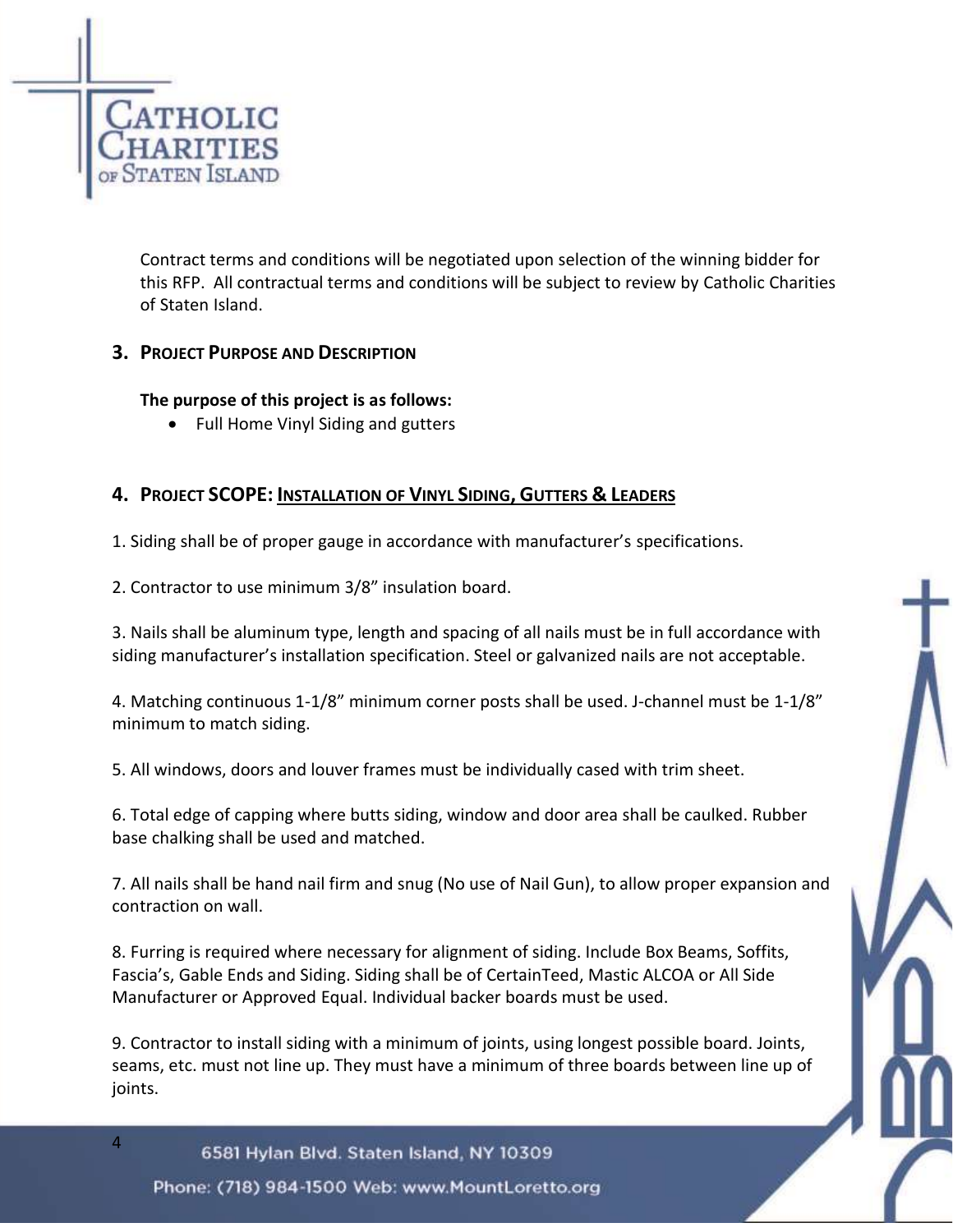

10. Contractor shall install a metal edging pre-manufactured on all roof edges so as to make watertight,

edging color as selected by the homeowner.

11. Color and type of siding, selected by the homeowner prior to signing of contract. Above selection shall be noted on this specification

12. Contractor shall cover with Vinyl the lower roof edges under rakes; all exposed wood must be covered. Cut back roof edge if required.

18. Vinyl insulation to include capping of all windows and doors; chalk with color-matched sealant and Pin nailed with color matched aluminum nails.

19.. If light sconce or fixture needs to be re-installed, contractor must provide specially fabricated mounting blocks. At no time is siding to be cut to install fixtures.

#### **Soffit & Fascia:**

5

a. Replace any rotted soffit fascia boards too rotted to securely hold fasteners.

b. Form fit and install aluminum coil stock to wrap all fascia.

c. Install vented soffit panels to enclose all soffits and maintain adequate ventilation through soffits

d. All soffit material must be v-groove design installed at right angles to building. Molding and trim on soffit to fit as tight as required by the siding manufacturer. All existing soffit and fascia vents must be maintained, vents are to be installed every ten (10) feet – entire system.

### **Capping- Windows and Doors**

a. Aluminum / vinyl is to match existing as close as possible unless owner direct otherwise in writing. When capping blind stops only, they must receive two beads of caulking. Caulk all cut areas and joints corners. Conditions may dictate an additional bead required at casing and siding line. All beads are to be made sharp, clean and at proper angles. Do not kink or cause metal to lose shape or bulge. All cuts are to be cleanly made. No force fitting allowed – use proper length and color codes nails to attach properly.

b. All capping must be performed using the longest brake (bending tools) available. All casing, window heads, sills, etc. are to be capped using one continuous piece of coil stock. Only where conditions warrant due to length etc. will pieces be allowed.

c. If during the capping installation, the contractor should damage any interior or exterior area, the contractor will be responsible for all necessary repairs interior and exterior that is disturbed by his work. All repairs to exterior surfaces and interior surfaces shall be finished to match existing as close as possible, including aluminum trim if applicable.

#### 6581 Hylan Blvd. Staten Island, NY 10309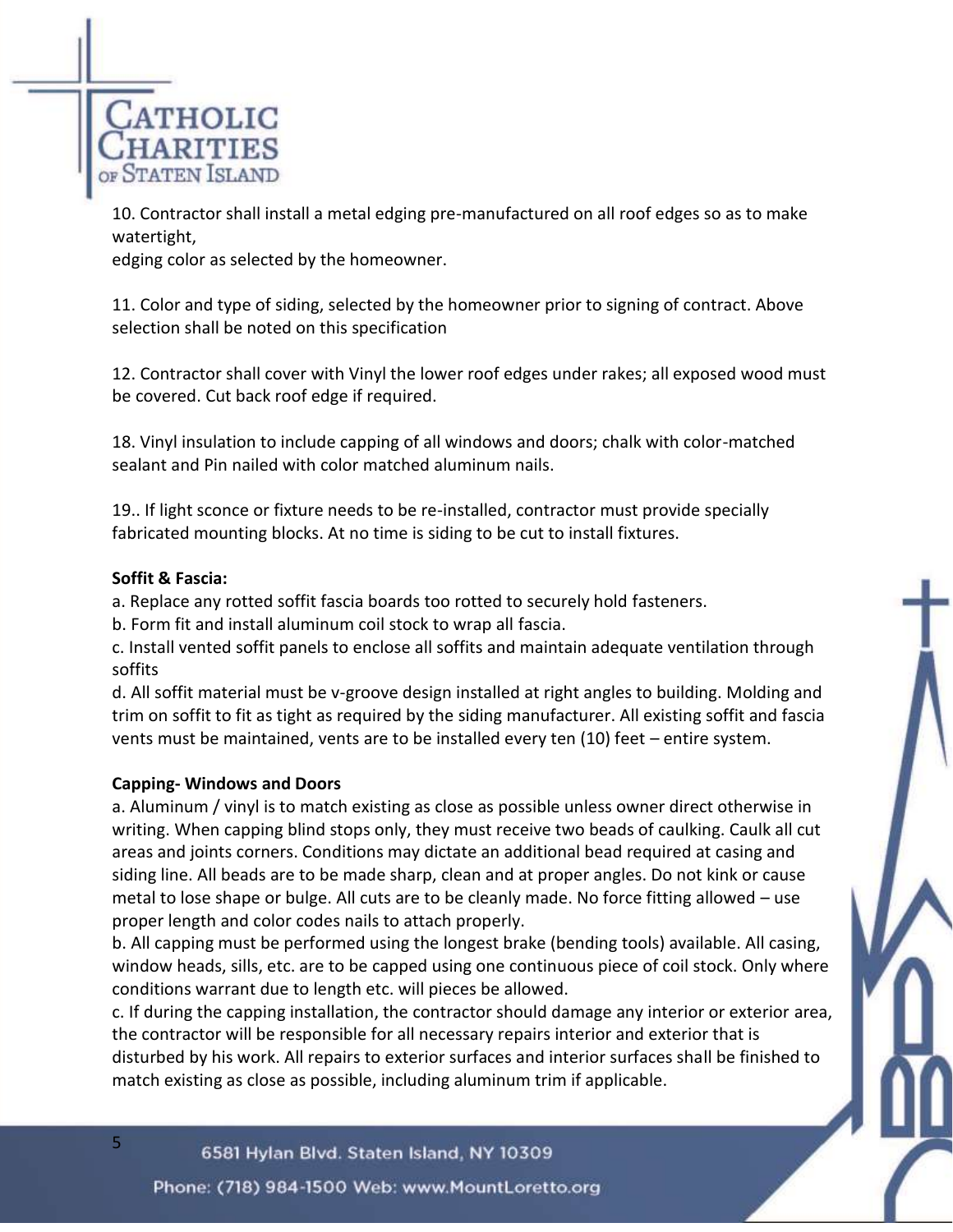

#### **GUTTERS AND LEADERS**

1. Remove existing gutters and leaders. Replace gutters with new .032 gauge or heavier type, using the longest length possible. All gutters shall be installed using ALCOA type or equal concealed hangers. All end caps to be riveted. Miters should be of quality to hold configuration of gutter, sealed and pop riveted. Leaders to be 2x3 -.027 gauge or heavier, no spike, ferrules or straps allowed. Install new leader tubes for new gutters. Gutters and leaders to be of White baked enamel finish. ALCOA Alumalure (OGIW-32) or approved equal. Install leader tube screens.

2. Gutters shall be installed to allow for an installation and exposure (three inch minimum to roof). Cut back shingles or build out fascia as required by field conditions and indicated with method on.

#### **5. REQUEST FOR PROPOSAL AND PROJECT TIMELINE**

- $\triangleright$  All proposals in response to this RFP are due no later than May 31, 2022
- $\triangleright$  Evaluation of proposals will be conducted after June 3, 2022. If additional information or discussions are needed with any bidders, the bidder(s) will be notified.
- $\triangleright$  Upon notification, the contract negotiation with the winning bidder will begin immediately.

#### **Project Timeline & Penalties**

-Project must be completed within 2-weeks upon job start-up.

*-*For each calendar day beyond the scheduled date of Completion, Catholic Charites will deduct the sum of \$100.00 (One Hundred Dollars) as a penalty in the event the work has not been completed as per the agreed date of completion.

### **6. BIDDER QUALIFICATIONS**

6

Bidders should provide the following items as part of their proposal for consideration:

- Description of experience.
- Two referrals' listing the names and contact numbers of clients.
- Time frame for completion of the project.
- Bidder will be required to sign a Hold Harmless Agreement.
- Completed W-9 Tax Form will be required.
- Current Business License. A copy of the current business license will be required.

#### 6581 Hylan Blvd. Staten Island, NY 10309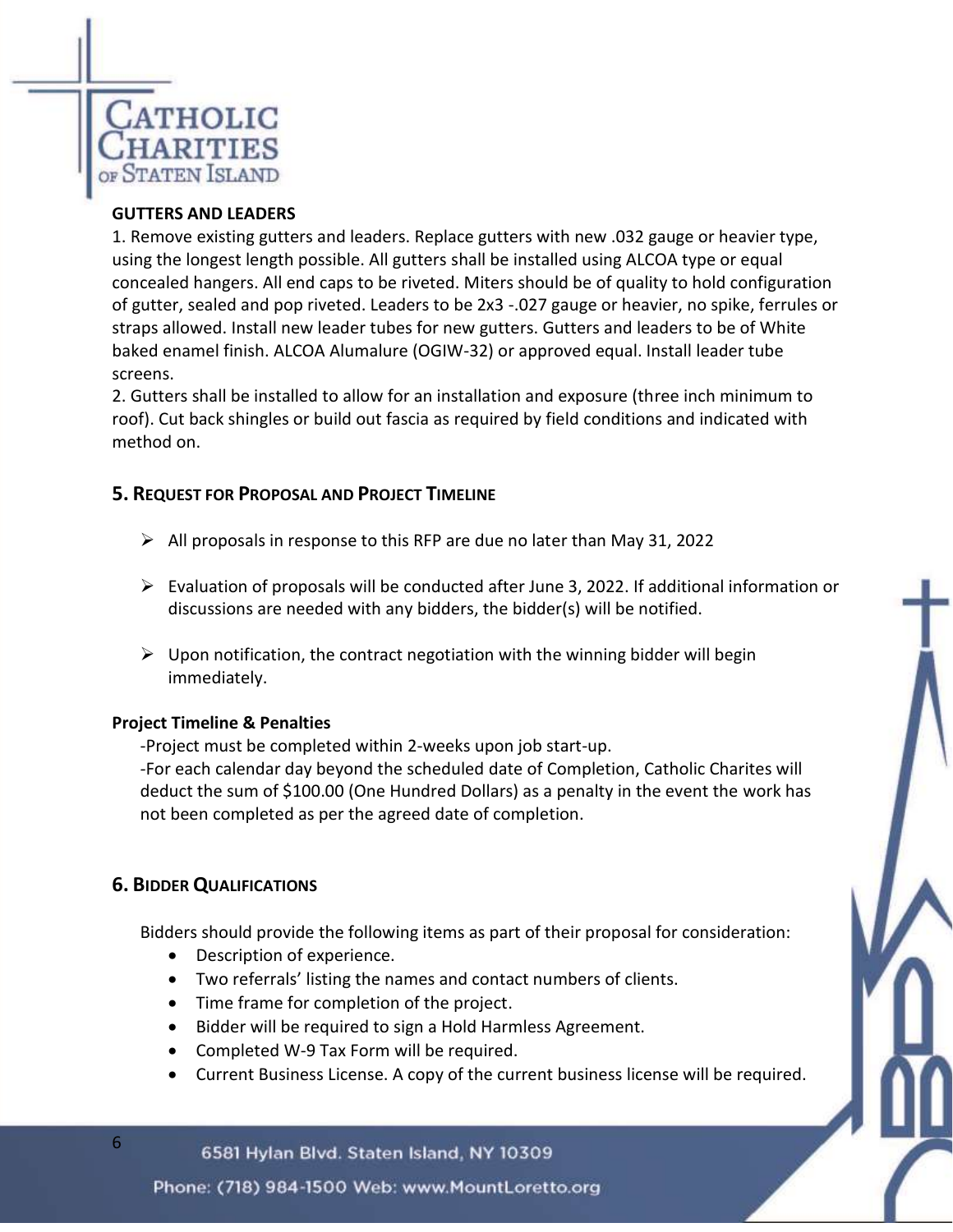

# **7. Instructions to Bidders**

Each bidder shall be responsible for inspecting the site and verifying the scope of the project.

- Site inspections can be arranged between the hours of 9 A.M. to 2 P.M. Monday Friday by calling 718 724-4847.
- Written Bid Submissions must be received on or before May 31, 2022, and submitted to the Finance Director listed below

Stacy Morton Catholic Charities of Staten Island 6581 Hylan Blvd. Building 10 Staten Island, NY 10309 Email: [smorton@cc-si.org](mailto:smorton@cc-si.org)

#### IMPORTANT: BIDS EMAILED, MAILED OR TRANSMITTED TO ANY OTHER PERSON WILL BE DISQUALIFIED

# **8. Contract Award**

As in the best interest of Catholic Charities of Staten Island we reserve the right to reject all bids in whole or in part. Since the date of delivery may be a factor in the awarding of bids, it is necessary that the bidder indicate the length of time that would be required by his company to complete the project if awarded the contract.

RIGHT TO REJECT BIDS: After the proposals/bids are opened, CCSI reserves the right to reject any or all bids, and to waive technical errors and informalities or to request resubmission. No Proposer/Bidder shall have any right against the CCSI arising from such rejections.

A "Purchase Order", when furnished to the successful bidder, shall result in a binding contract without further action by either party providing the bidder completes the project within the specified time frame.

# **9. Inspection and Testing**

7

- Catholic Charities of Staten Island-Mount Loretto shall have the right to reject defective materials and/or workmanship. Material and/or workmanship not in conformance with the specifications will be considered defective.
- Rejected materials and/or workmanship, at no additional cost to Catholic Charities of Staten Island-Mount Loretto shall be satisfactorily corrected.
- Before submitting a proposal, Vendors are to fully inform themselves of the nature of the work by personal examination of the site, and by such means as they consider necessary, as to matters, conditions, or considerations bearing on or in any way

6581 Hylan Blvd. Staten Island, NY 10309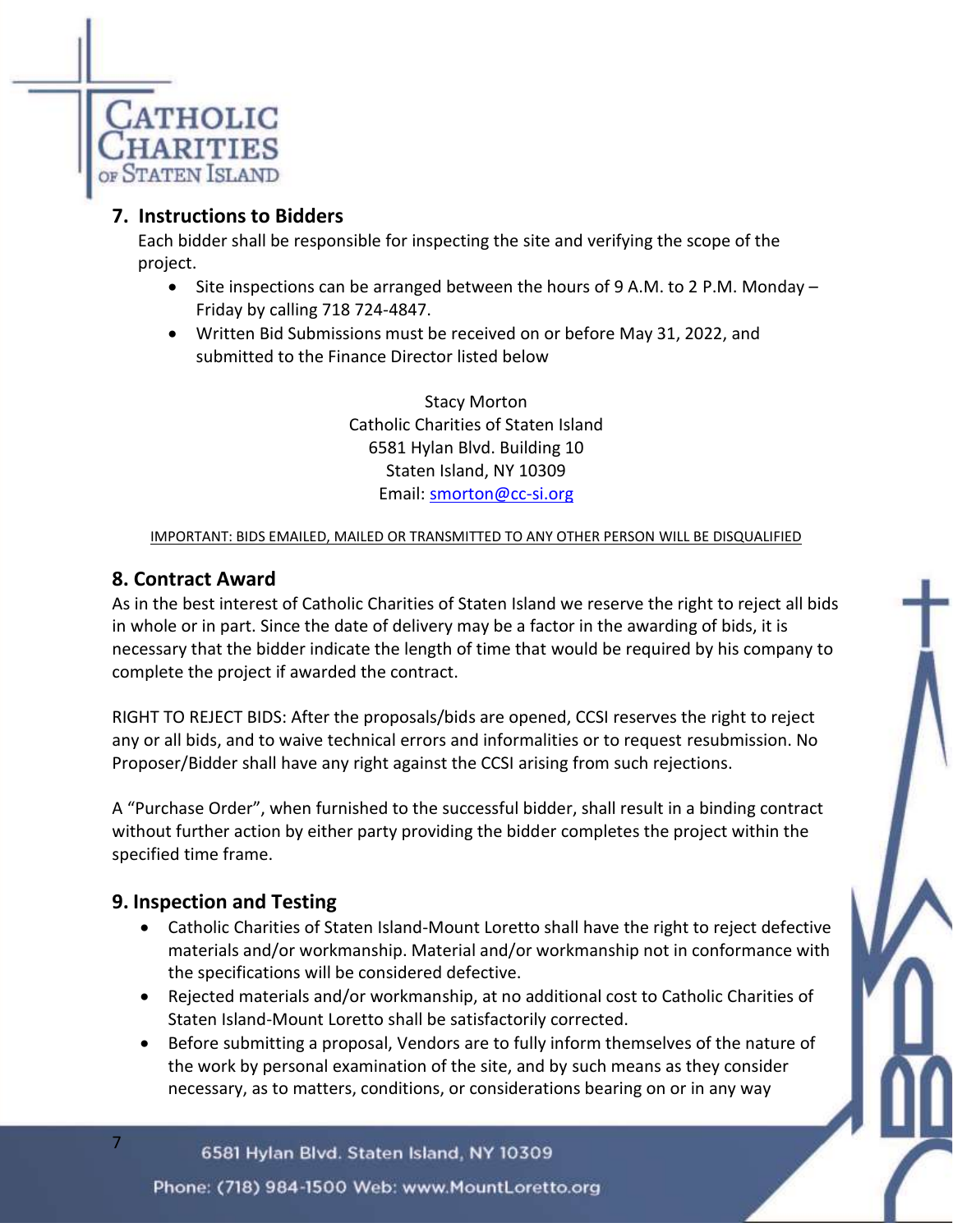

affecting the preparation of their proposal. A Vendor is not at any time after the submission of his/her proposal claim that there is any misunderstanding regarding the location, extent, or nature of the work to be performed.

# **10. Insurance Requirements**

- Throughout the time work is being performed under this Agreement, Contractor shall obtain and maintain public liability insurance for damages relating to any one person or for damages relating to any one occurrence.
- Contractor's Certificate of Insurance, must be prepared as follows:
- Provides evidence of \$1 million General Liability Coverage
- \$1 million Commercial Auto Coverage (if company vehicle will be driven onto parish property)
- NY Statutory Workers Compensation.

#### **Name as Additional Insured, in the exact manner as outlined here:**

- Catholic Charities of Staten Island, Mount Loretto, The Archdiocese of NY and Timothy Cardinal Dolan
- The insurance policy must contain a provision that the policy cannot be terminated, canceled, or substantially altered without thirty (30) days written notice to Catholic Charities of Staten Island-Mount Loretto.
- Contractor shall provide notice of compliance with this insurance provision before beginning the work to be performed under this Agreement.

### **11. Indemnification**

Contractor shall indemnify and hold harmless Catholic Charities of Staten of Staten Island-Mount Loretto, its officers, board members, assigns, agents, servants, employees, and insurance companies from all damages, legal fees or expenses, losses, claims and actions which may arise out of performing the services contemplated by this Agreement.

# **12. Assignment/Sub-Contractors**

No Assignment without Written Consent.

The Contractor shall not assign, sublet, or subcontract all or any part of the agreement without the prior written consent of CCSI and no purported assignment by the Contractor shall be binding on CCSI without such consent.

# **13. Termination**

8

6581 Hylan Blvd. Staten Island, NY 10309